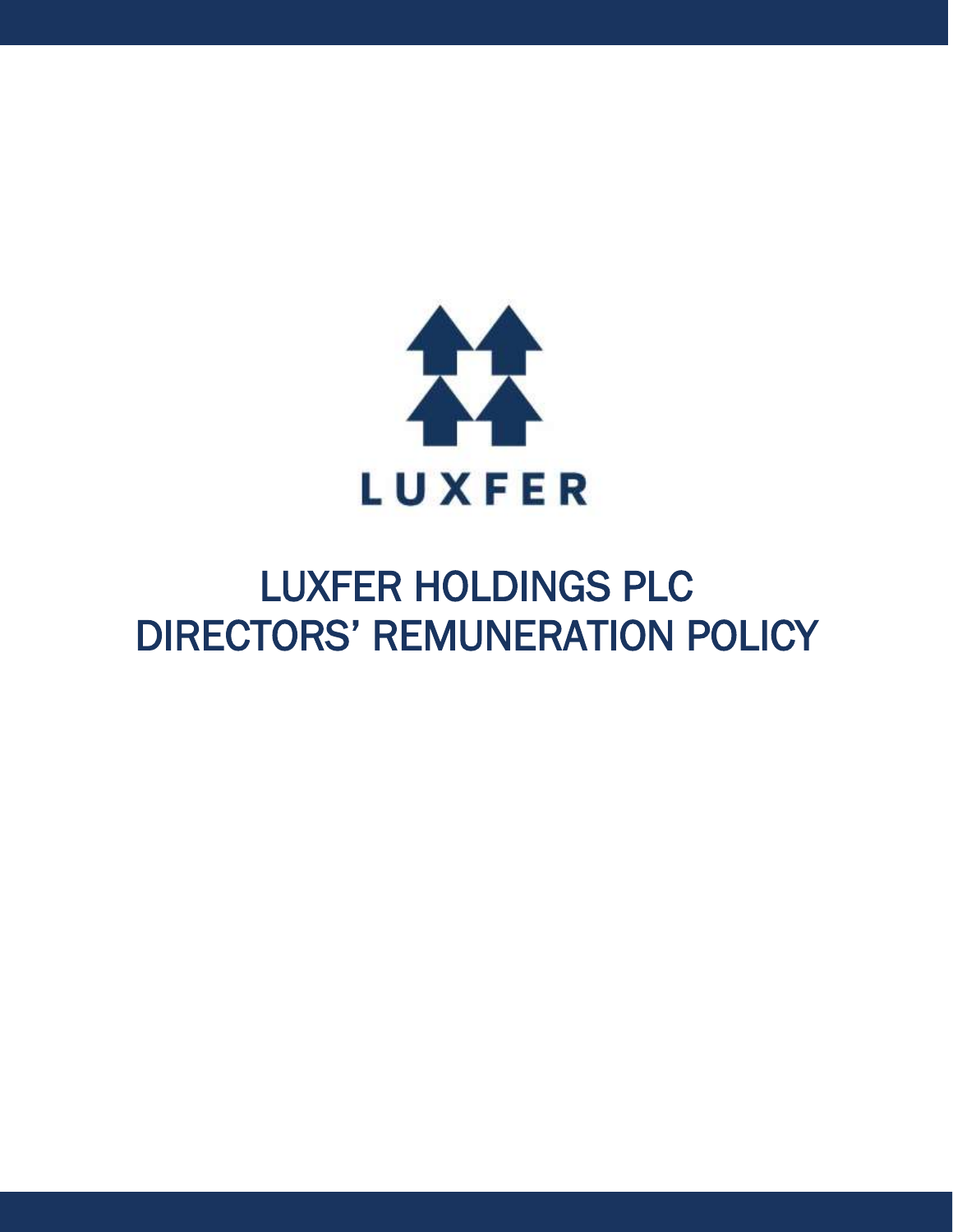## INTRODUCTION

As required by Sections 439 and 440 of the Companies Act 2006, a company incorporated in the United Kingdom whose shares are publicly listed, whether in or outside of the UK, must submit its Directors' Remuneration Policy to a binding shareholders' vote at least once every three (3) years. The current Directors' Remuneration Policy was last approved at the 2018 Annual General Meeting held on May 22, 2018, where 86.84% of the votes cast were cast in favor of approving the Directors' Remuneration Policy.

The Board of Directors of Luxfer Holdings PLC (the "Board" and the "Company" respectively) approved at its meeting on March 3, 2021, on the recommendation of the Remuneration Committee (the "Committee"), to submit this Directors' Remuneration Policy for fiscal years 2021, 2022 and 2023 ("Directors' Remuneration Policy" or "Policy") to a binding shareholders' vote at the 2021 Annual General Meeting of Shareholders ("Annual General Meeting" or "AGM"). As such, the Board hereby presents this proposed Directors' Remuneration Policy for shareholder approval.

Following approval at the 2021 Annual General Meeting, the Directors' Remuneration Policy will take effect immediately following the conclusion of the Annual General Meeting, without requiring further shareholder approval, and will be valid for a period of three (3) years or until a subsequent version is approved by an ordinary resolution of the shareholders.

### ARTICLE 1 OBJECTIVES AND PRINCIPLES

This Policy (i) sets forth the criteria and objectives applicable to the remuneration of the Company's Non-Executive Directors and Executive Director and (ii) guides the activities of the Remuneration Committee and the Board with respect to Director remuneration. The Committee may exercise operational and administrative discretion in several areas, as described in further detail in this Policy, including under relevant standalone deeds of grant or plan rules. In addition to this Policy, the Committee is governed by the Remuneration Committee Charter, which sets forth the responsibilities of the Committee and the rules governing its composition and conduct. The Remuneration Committee Charter is available on the Company's website at [https://www.luxfer.com/investors/governance/.](https://www.luxfer.com/investors/governance/)

The Remuneration Committee considers the Policy annually to ensure that it remains aligned with business needs and is appropriately positioned relative to the market. However, in the absence of exceptional or unexpected circumstances which may necessitate change to the Policy, there is currently no intention to revise the Policy more frequently than every three (3) years.

With respect to Non-Executive Directors, this Policy is intended to remunerate Directors appropriately in accordance with their qualifications, responsibility assumed, and dedication to the Company. The Committee seeks to ensure that such remuneration is in line with market standards and sufficient to attract and retain Directors of the desired profile, but not so high as to compromise the independence of the Non-Executive Directors.

The Company's Chief Executive Officer is currently the only Executive Director. With respect to the Executive Director, this Policy aims to attract, retain, and incentivize the Executive Director and reward the Executive Director for achievement of the Company's long-term financial and strategic objectives.

In accordance with the foregoing objectives, this Directors' Remuneration Policy is based on the following principles:

| Alignment with Shareholders'<br><b>Interests and Long-Term Value</b><br>Creation | п | To ensure alignment between the achievement of strategic objectives and the<br>creation of long-term shareholder value<br>To associate a significant part of the Executive Directors' remuneration with the<br>achievement of financial, strategic, value-creation and sustainability objectives |  |
|----------------------------------------------------------------------------------|---|--------------------------------------------------------------------------------------------------------------------------------------------------------------------------------------------------------------------------------------------------------------------------------------------------|--|
| <b>Talent Attraction, Retention and</b><br>Motivation                            | ٠ | To offer competitive and fair remuneration to attract and retain high-quality talent<br>To consider the evolution of national and international standards, best practices,<br>recommendations and trends in Director remuneration to ensure that<br>remuneration packages remain competitive     |  |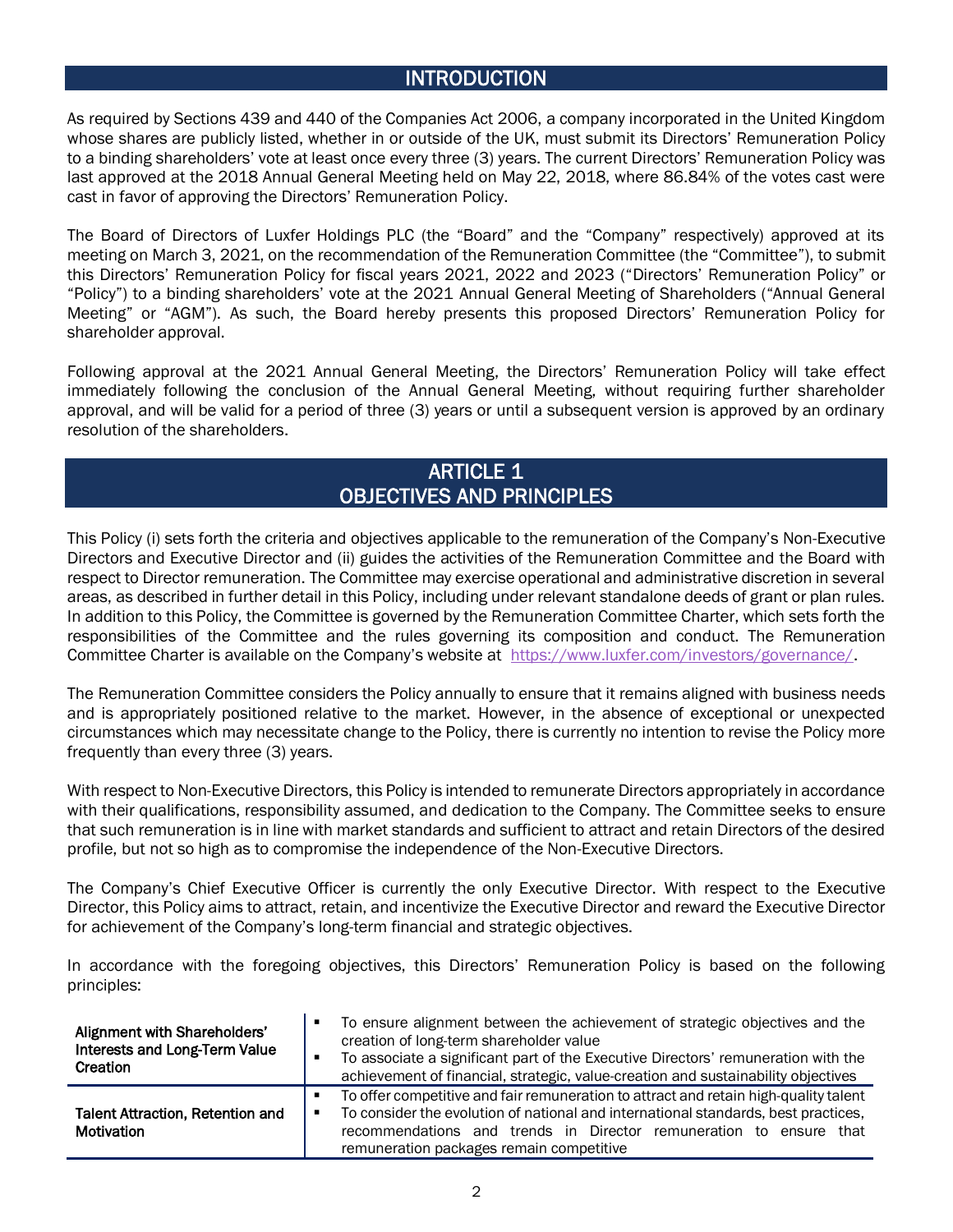| <b>Compensation for Professional</b><br>Accountability     |   | To appropriately compensate each Director's professional responsibility,<br>dedication, experience and accountability<br>To establish a level of transparency in line with corporate governance best<br>practices, with the aim of building trust between the Company and shareholders                                                                               |  |
|------------------------------------------------------------|---|----------------------------------------------------------------------------------------------------------------------------------------------------------------------------------------------------------------------------------------------------------------------------------------------------------------------------------------------------------------------|--|
| <b>External Competitiveness and</b><br>Internal Equity     |   | To offer remuneration packages that are competitive with that of comparable<br>companies on an international scale, in terms of both structure and overall size<br>To establish remuneration levels that are appropriate in terms of the Directors'<br>qualifications, responsibilities and experience<br>To ensure that remuneration is fair and non-discriminatory |  |
| <b>Balance Between the</b><br><b>Remuneration Elements</b> | ٠ | To establish a balanced remuneration package for the Executive Director, in<br>which a significant part of the total remuneration is variable<br>To deliver an overall remuneration package for the Executive Director that<br>provides an appropriate balance between short-term and long-term reward                                                               |  |

For the duration of this Policy, the Company will honor any commitments made in respect of Executive Director and Non-Executive Director remuneration and benefits before the date on which either (i) the Directors' Remuneration Policy becomes effective or (ii) an individual becomes a Director, even where such commitments are not consistent with the Remuneration Policy prevailing at the time any such commitment is fulfilled. This includes, without limitation, all existing share awards that remain outstanding and any commitments entered into (such as grants of share awards) consistent with a previously approved Remuneration Policy that was applicable at the relevant time.

### ARTICLE 2 PROPOSED POLICY CHANGES

While this Policy contains no additional components that were not included in the Remuneration Policy approved at the 2018 Annual General Meeting, certain changes were made to allow for consideration of the latest benchmarking studies when setting Director remuneration. The following is a summary of the key changes from the 2018 Remuneration Policy:

- **•** The maximum amount of long-term equity incentive awards available to the Executive Director for achievement of certain financial targets under the Company's Long-Term Umbrella Incentive Plan ("LTIP") is increased from 220% to 300% of the Executive Director's base salary.
- The long-term equity awards available to Non-Executive Directors are increased from 55% to 100% of the Non-Executive Directors' annual retainer fee.
- **•** Clawback policies relating to certain incentive compensation have been added as a standalone provision of this Policy.

### ARTICLE 3 EXECUTIVE DIRECTOR REMUNERATION

#### FIXED REMUNERATION

#### Base Salary

#### Purpose and Link to Strategy

- Attract, retain, incentivize, and reward talented individuals who can deliver on the Company's strategic and financial objectives Recognize market value of the role and an individual's skills, experience and performance to ensure the Company can attract and retain high-caliber talent
- Offer competitive remuneration

#### **Operation**

Salaries are reviewed annually and normally fixed for 12 months from January 1<sup>st</sup> to December 31<sup>st</sup> of each year. Salaries are paid in 12 equal monthly installments. Setting and reviews of salaries consider a variety of factors, including:

- Remuneration packages for Executives of the same position at comparable companies;
- Market data and pay practices in the US and UK;
- Rises in the cost of living and market rates;
- Individual experience, performance, and skills;
- Scale of the Company's operations;
- Company performance and affordability;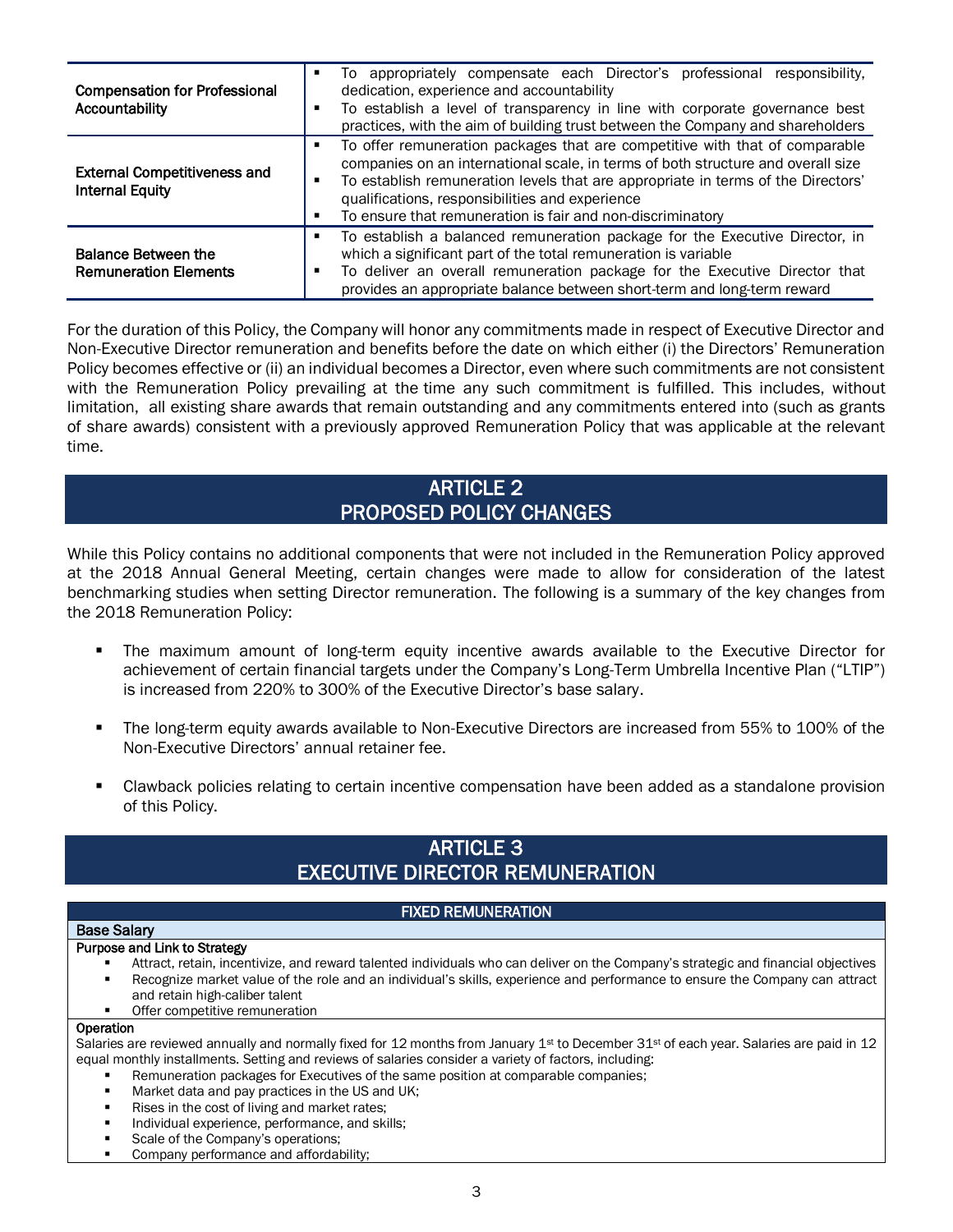- Total remuneration level; and
- Increases throughout the rest of the Company.

#### Maximum Opportunity

There is no prescribed maximum to base salaries to avoid setting expectations. Salaries are typically set at or about the median salaries of the external comparator group, as determined by the Committee in consultation with its independent remuneration consultant. The Committee retains discretion to adjust salaries, at or about the median salaries of the external comparator group, to maximize the Company's top-quartile performance. When the Committee is satisfied that salaries are at or about the median of the external comparator group, annual increases are typically limited to the general level of increases granted to the Company's wider workforce, but may be higher in certain circumstances, such as a change in the role or an increase in responsibilities, in which case the Committee would increase salaries at its discretion.

#### Performance Metric

None.

#### Provisions for Recovery or Withholding of Payment

None.

#### Benefits in Kind

#### Purpose and Link to Strategy

- Aid in the recruitment and retention of high-caliber talent
- Provide employment benefits which ensure the overall remuneration package is market competitive when taking these elements into account

#### Operation

Benefits generally include (i) a car allowance or mileage reimbursement; (ii) medical, dental and vision insurance; and (iii) life and disability assurance benefits. These benefits are provided directly by the Company or through the Company's plans or pension schemes. Additional benefits may be provided where required by law or to align with market practice, so long as such benefits are not significant in value. The Company may introduce new benefits that become prevalent in the jurisdiction in which it operates or in which the Executive Director is located. Where an Executive Director is relocated, benefits such as relocation expenses, travel expenses, accommodation, tax equalization, professional advice, and post-retirement medical expenses may be provided.

#### Maximum Opportunity

Benefits are set at a level which the Committee considers to be appropriate against comparable roles in companies of similar size in the relevant market. No maximum value is set, but the Committee regularly monitors the overall cost of these benefits to ensure they are affordable, competitive, and in line with market practice.

#### Performance Metric

None.

#### Provisions for Recovery or Withholding of Payment

None.

#### Pension or 401(k) Contribution

#### Purpose and Link to Strategy

- Provide competitive post-retirement benefits or cash allowance equivalent
- Encourage and enable individuals to build savings for their retirement

#### **Operation**

Executive Directors are eligible to participate in the Company's defined contribution schemes or retirement savings plans. The Company previously maintained defined benefit pension schemes; however, those schemes were frozen in 2016, consistent with contemporary benefit practices. The Company makes contributions to pension plans or retirement savings plans (i) in accordance with the terms of such plans; (ii) in accordance with regulatory requirements; and (iii) to match prevailing local market practices. In certain circumstances, such as when an individual Director's pension planning is restricted by one or more tax allowance, an equivalent allocation or payment may be made to an unregistered alternative savings vehicle or as a salary supplement in lieu of pension contributions. Arrangements are reviewed annually to ensure consistency with market practice and to take into account the effect of regulatory changes on an individual Director's benefits.

#### Maximum Opportunity

The UK defined contribution scheme provides a maximum Company contribution of 25% of base salary with respect to the current Executive Director. With limited exceptions, the Company's 401(k) savings plan currently provides matching Company contributions up to six percent (6%) of base salary, subject to US statutory limits.

#### Performance Metric

None.

#### Provisions for Recovery or Withholding of Payment

None.

#### VARIABLE REMUNERATION

#### Annual Cash Bonus Incentive

#### Purpose and Link to Strategy

- Promote and reward the achievement of key financial targets and strategic objectives in the applicable financial year
- Retain, motivate and incentivize high-caliber talent

#### **Operation**

The annual cash bonus is awarded with respect to the achievement of certain performance targets over the previous financial year. Performance targets are set at the beginning of the financial year and typically based on the achievement of various financial targets (typically EBITA and net cash conversion) measured against the budgeted levels approved by the Committee for the bonus year. Bonuses are awarded for achieving financial targets on a sliding scale between "Threshold", "Target" and "Max." If deemed appropriate, the Committee retains flexibility to (i) grant additional cash bonus incentives for attaining "Target" or "Max", as well as a single objective and (ii) use non-financial and personal objectives in addition to financial targets.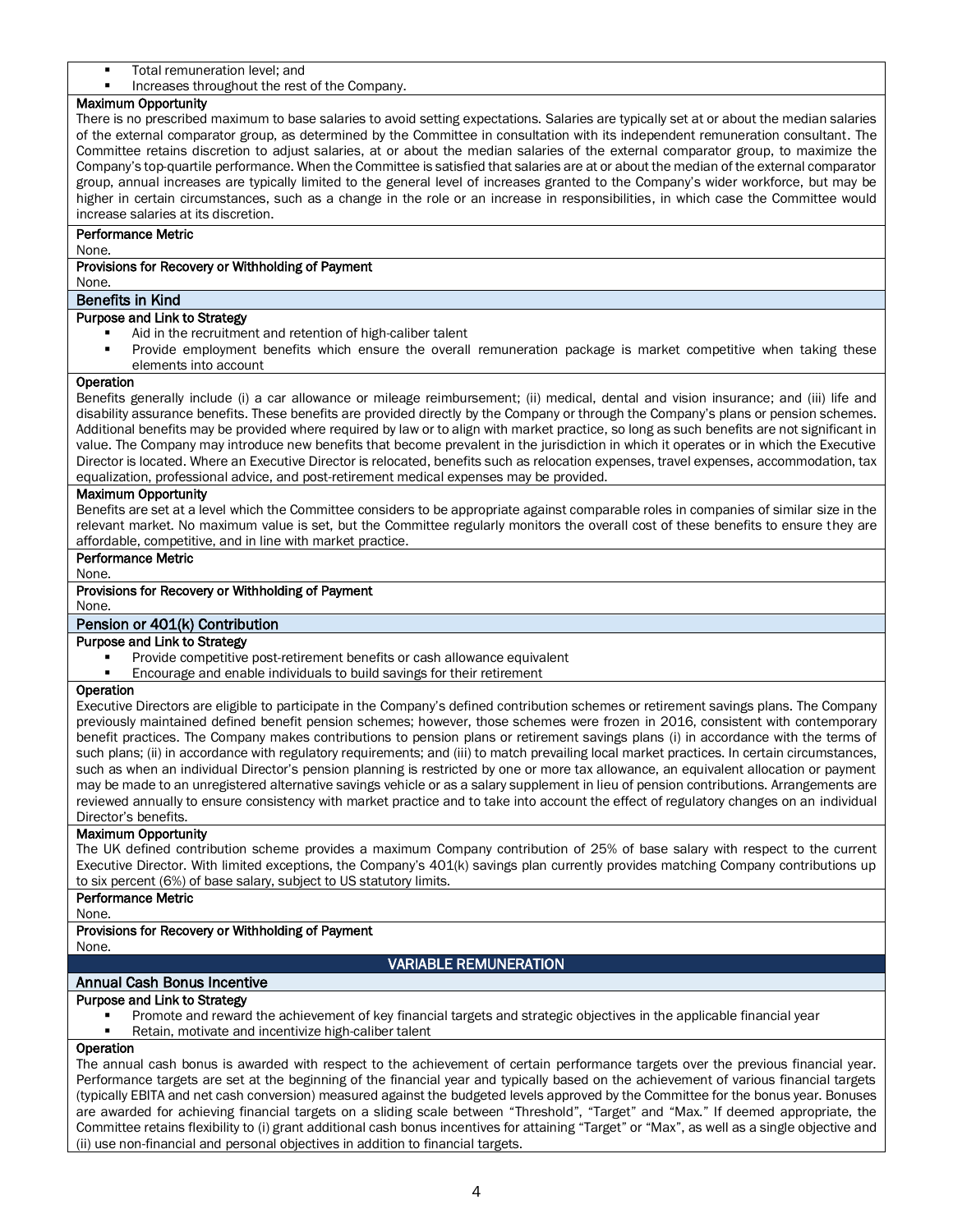#### Maximum Opportunity

The annual cash bonus incentive is capped at 200% of the Chief Executive Officer's – the only Executive Director's – base salary. Performance Metric

The weight of each measurement for achieving financial and non-financial targets are adjusted annually and are driven by the Company's strategy, financial goals, and requirement to maintain and improve operating efficiencies.

#### Provisions for Recovery or Withholding of Payment

If the Executive Director qualifies as a "good leaver" during the year to which the bonus relates, it is payable retrospectively pro-rata for the time in service. If, during the preparation of the current year's accounts, a material misstatement of the previous year's accounts is discovered, a clawback of the annual cash bonus with respect to the misstated element of the previous year's accounts may apply. Additional details can be found in Article 11 of this Policy.

#### Long-Term Equity Incentive

#### Purpose and Link to Strategy

- Align employee rewards with returns to shareholders through personal financial investment
- Reward the achievement of financial targets and key strategic objectives
- Attract and retain high-quality employees in an environment where remuneration levels are based on a global market

#### **Operation**

Long-term equity incentive awards to the Executive Director are made in accordance with the Company's Long-Term Umbrella Incentive Plan ("LTIP"). The size of the awards granted is based on a targeted percentage of salary, which is divided by the share price to determine the number of shares subject to the award. The Committee considers the type, level, and vesting criteria of awards on an annual basis to ensure alignment to shareholders' interests and Company strategy. The LTIP provides the Committee discretion to grant time-based, market value, or performance-based awards in the form of Options, Stock Appreciation Rights (SARs), Restricted Stock, Restricted Stock Units (RSUs), and other stock-based awards or a combination of such awards. The award type or combination of award types is based upon what the Committee considers to be the market norm in the UK and US and the particular circumstances under which the award is made. Awards are made and satisfied through use of existing treasury shares or the issue of new shares. Participants are required to pay, at a minimum, the nominal cost of the regular share.

The Committee has the discretion (as deemed appropriate to a "good leaver" in a particular circumstance, such as retirement of long serving employees or due to sickness or disability) to: (i) accelerate vesting and exercise dates; (ii) waive conditions to vesting, exercise, or transferability; and (iii) extend exercise periods after termination of employment.

RSUs may be settled in cash, shares, or a combination of both, at the discretion of the Committee, in accordance with the Company's best interests. Awards may accrue dividends, either under the rules of the Plan or at the discretion of the Committee, payable in cash or shares. Dividend equivalents in respect of vested shares may be paid, in cash or shares, at the time of vesting (or exercise, in the case of options) and are not taken into account when determining individual limits.

#### Maximum Opportunity

The maximum award in any calendar year under the LTIP may not exceed 300% of the Executive Director's base salary. The maximum amount of dividend paid with respect to any award will be the dividends paid on the regular share over which the awards are granted between the grant date and vest date.

#### Performance Metric

The Committee has discretion to use a range of performance metrics for performance-based awards, as deemed appropriate to support the long-term strategy of the Company at the time of grant. For recent performance awards, the Committee has used profit, cash flow, Earnings Per Share (EPS) and Total Shareholder Return (TSR) performance metrics in various combinations.

#### Provisions for Recovery or Withholding of Payment

If, during the preparation of the current year's accounts, a material misstatement of the previous year's accounts is discovered, a clawback of the long-term equity incentive award with respect to the misstated element of the previous year's accounts may apply. Additional details can be found in Article 11 of this Policy.

#### All Employee Share Purchase Plans

#### Purpose and Link to Strategy

- Encourage share ownership by all employees
- Increase employee alignment with shareholders

#### **Operation**

The Executive Director is eligible to participate in the Company's UK Share Incentive Plan ("SIP") or US Employee Stock Purchase Plan ("ESPP") under the same conditions as all other employees. The UK SIP is an HMRC approved plan, subject to prescribed limits, to provide all eligible employees (including Executive Directors) with a tax-efficient way of purchasing ordinary shares out of monthly savings over a six month accumulation period. The Company currently provides 1 free matching share for every 2 shares purchased. Dividends on both purchased and matching shares are used to purchase additional shares. The US ESPP also allows all eligible employees (including Executive Directors) with a cost-efficient way of purchasing ordinary shares at a discounted rate out of regular payroll contributions made by the participant over a six month offering period. Additional share incentive schemes may be offered, where practical, on a cost-efficient basis.

#### Maximum Opportunity

Participants in the UK SIP can invest up to £150 per month (£1,800 p.a.) or 10% of salary, if lower, in any tax year to purchase ordinary shares using the participant's contributions at the end of each accumulation period. Such purchases are made at the lower of (i) the price at the start of the accumulation period or (ii) the price immediately before purchase. The maximum number of shares purchased by the participant through contributions is matched 1:1 by the Company, but the Company's current practice is to match 1:2.

Participants in the US ESPP can purchase a maximum of 1,500 shares per each 6-month offering period and invest up to \$25,000 annually.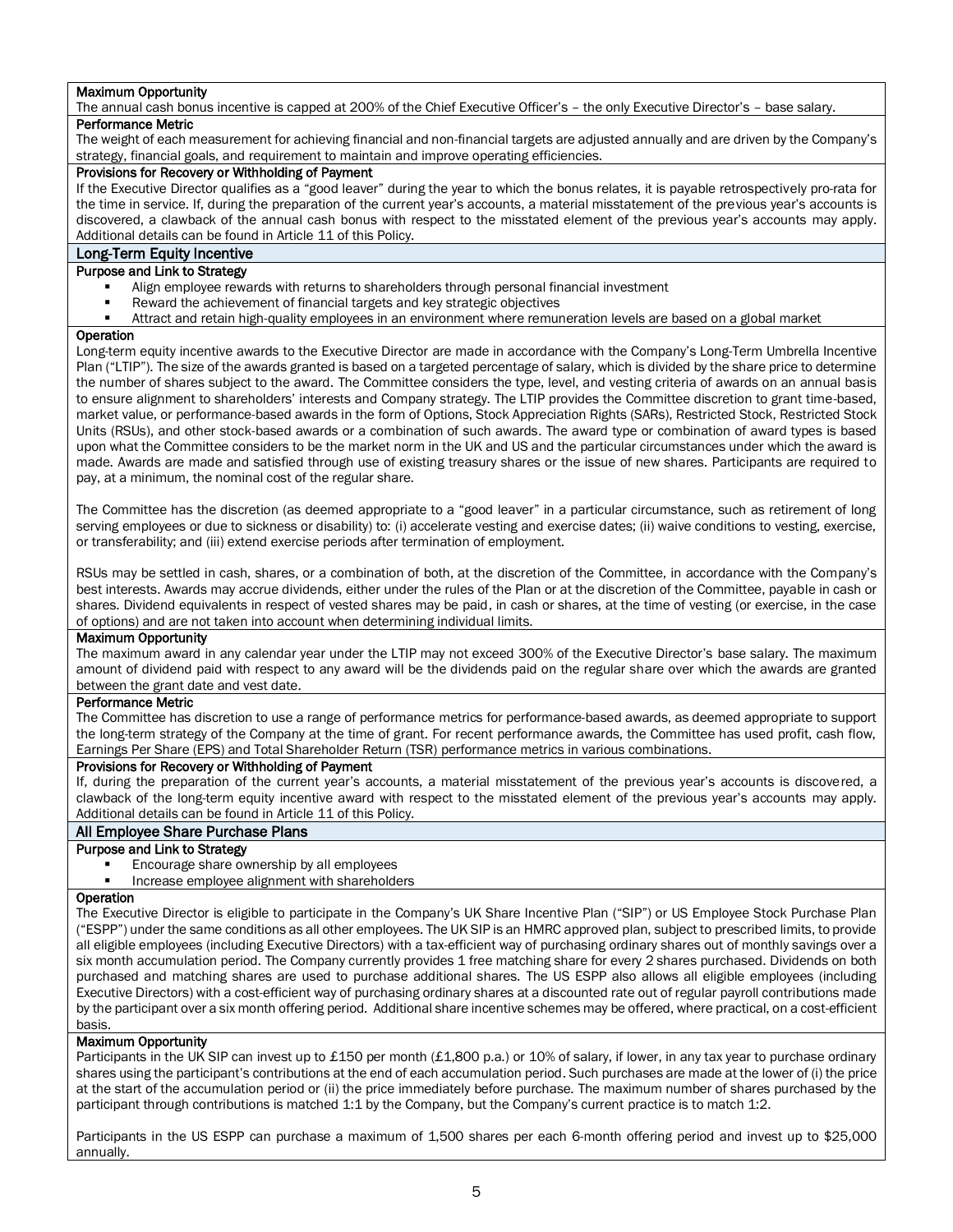#### In other jurisdictions where the Company operates, the plan(s) may have a maximum opportunity commensurate with the UK plan or applicable legislation, if deemed appropriate by the Committee. Performance Metric

### None.

#### Provisions for Recovery or Withholding of Payment

Under the UK SIP, matching shares are forfeited if not held for 3 years, except if the participant leaves employment through redundancy, retirement, disability or TUPE transfer.

### Illustration of Remuneration Policy in Practice; Pay for Performance

The below graph seeks to demonstrate how pay varies with performance and is reflective of this Policy being presented for approval at the 2021 Annual General Meeting. The graph below sets out the level of remuneration that would be received by the Executive Director in accordance with this Policy in the first year to which the Policy applies in each of three scenarios: if the Director receives the minimum remuneration receivable; if the Director performs in line with the Company's expectations in respect of performance measures; and if the Director receives the maximum remuneration receivable (not allowing for any share price appreciation).



### Application of the Remuneration Policy for 2021 CEO Compensation(1)

- $(1)$  The above graph excludes remuneration in the form of taxable benefits and pension contributions.
- (2) The base salary for the Executive Director is set by the Committee for the year ending 31 December 2021 in US Dollars.
- (3) Bonus targets are set by the Committee in early 2021. An annual cash bonus is earned only when the Company's performance exceeds a "Threshold" level. The "Target" level is generally set to be half of the maximum bonus potential. Maximum bonus is earned for meeting the "Max" target, which is considerably above the Board-approved Target and represents exceptional performance.
- (4) Equity incentive awards under the LTIP may be made through a combination of performance and timebased awards. Each year, the Committee sets a "Threshold" level, a "Target" level, and a "Max" level. Performance below "Threshold" means that no performance element of the LTIP is awarded in the following year. Currently, meeting the "Target" level results in a grant of awards at a value of 180% of the base salary for the CEO. Each subsequent year's "Target" level typically represents a material improvement on the prior-year "Threshold." Achieving the "Max" level means that the Company has considerably outperformed the Board's expectations, resulting in the maximum grant of awards at a value up to 300% of the CEO's base salary.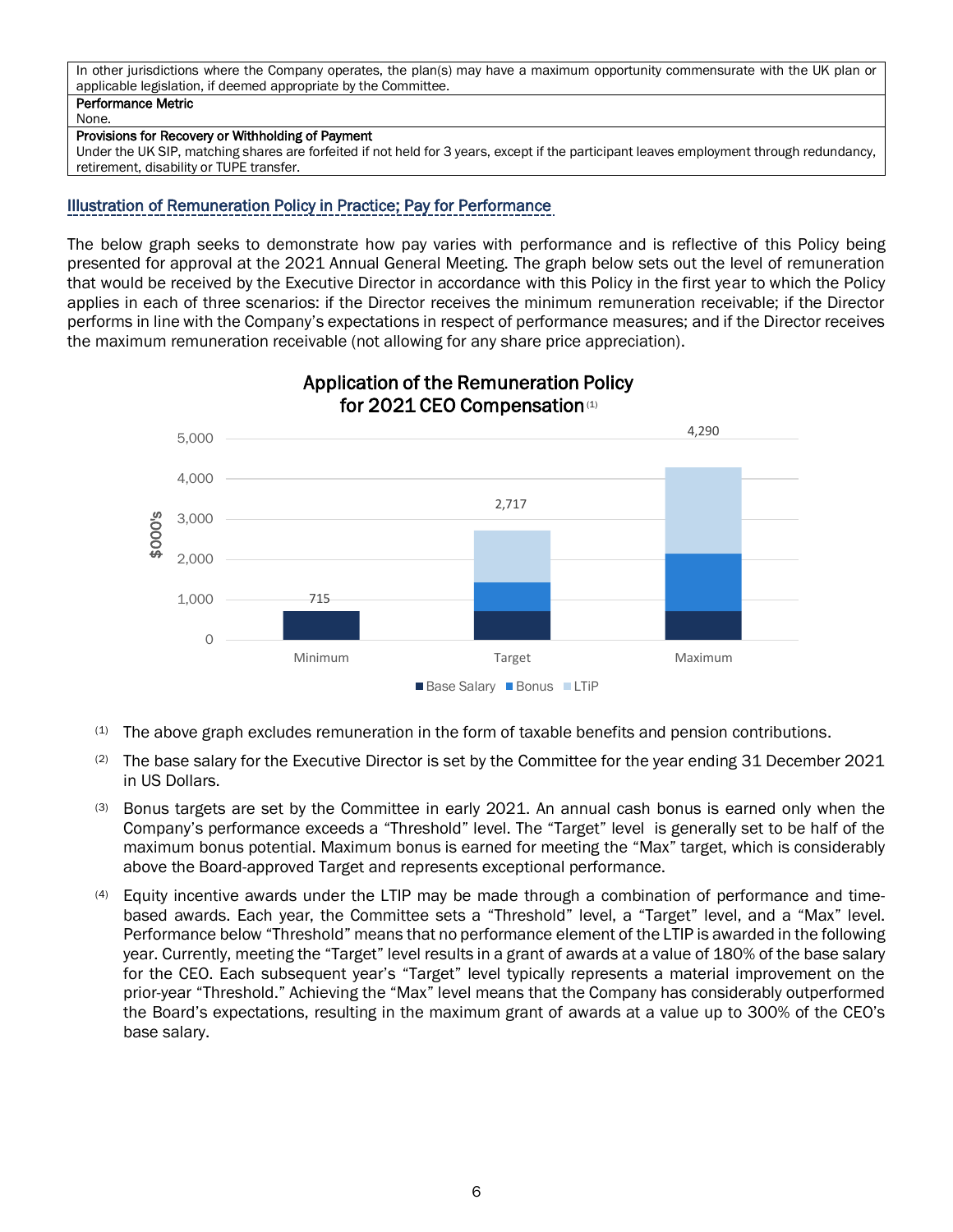### ARTICLE 4 NON-EXECUTIVE DIRECTOR REMUNERATION

#### FIXED REMUNERATION

#### Annual Retainer Fee Purpose and Link to Strategy

- Support the recruitment and retention of Non-Executive Directors
- Attract Non-Executive Directors who have a broad range of experience and skills to provide independent judgment on issues affecting the Company
- **•** Offer competitive remuneration to Non-Executive Directors in line with market practice

#### **Operation**

Each Non-Executive Director receives an annual retainer fee for their services, with an additional amount payable for acting as the Board Chair. The Non-Executive Directors do not receive supplemental fees for acting as the chair of any of the Board committees or their respective committee responsibilities. The Committee reserves the discretion to implement such supplemental fees if deemed appropriate and in line with market practice.

Annual retainer fees are reviewed annually. In setting and reviewing the annual retainer, the Committee considers a variety of factors, including (i) inflation, (ii) market rates, (iii) affordability, (iv) total remuneration levels, (v) pay and practices in both the US and UK, and (vi) increases in remuneration throughout the rest of the Company.

Non-Executive Directors may choose to forego annual or periodic increases to their annual retainer in lieu of an equivalent value of share awards. The annual retainers are denominated in USD.

#### Maximum Opportunity

There is no prescribed maximum with respect to the Non-Executive Directors' annual retainers to avoid setting expectations. Retainers are regularly reviewed and increased in line with market practice.

#### Performance Metric None.

#### Provisions for Recovery or Withholding of Payment

None.

#### Long-Term Equity Awards

#### Purpose and Link to Strategy

- - **•** Strengthen the alignment between the interests of shareholders and Non-Executive Directors through share ownership

#### Operation

Non-Executive Directors receive a non-discretionary grant of share awards in the form of Options, Restricted Stock, or RSUs. Awards are made once annually, immediately after the Annual General Meeting. The awards vest the day prior to the following year's Annual General Meeting. The size of the awards granted is based on a targeted percentage of the annual retainer fee, which is divided by the share price to determine the number of shares subject to the award.

New Non-Executive Directors cannot participate in the annual equity awards until they have served six months on the Board of Directors; however, the awards they would have earned from the date of their appointment are added to the next annual award, provided they are re-elected at the AGM.

#### Maximum Opportunity

The maximum award in any calendar year may not exceed 100% of the Non-Executive Director's annual retainer fee, valued as of the grant date.

#### Performance Metric

None.

### Provisions for Recovery or Withholding of Payment

### None.

### ARTICLE 5 ALIGNMENT OF EXECUTIVE DIRECTOR REMUNERATION WITH EMPLOYEE REMUNERATION

The Committee considers the remuneration strategy applicable to other Luxfer employees when setting the Executive Directors' remuneration. In this respect, the remuneration policy applicable to the Executive Director is aligned with that of other Luxfer employees and shares the following principles:

**•** The Committee's approach to annual salary reviews is consistent with the approach used across the Company, with consideration given to the scope of the role, level of responsibility, experience, performance, and market data for similar roles in other companies.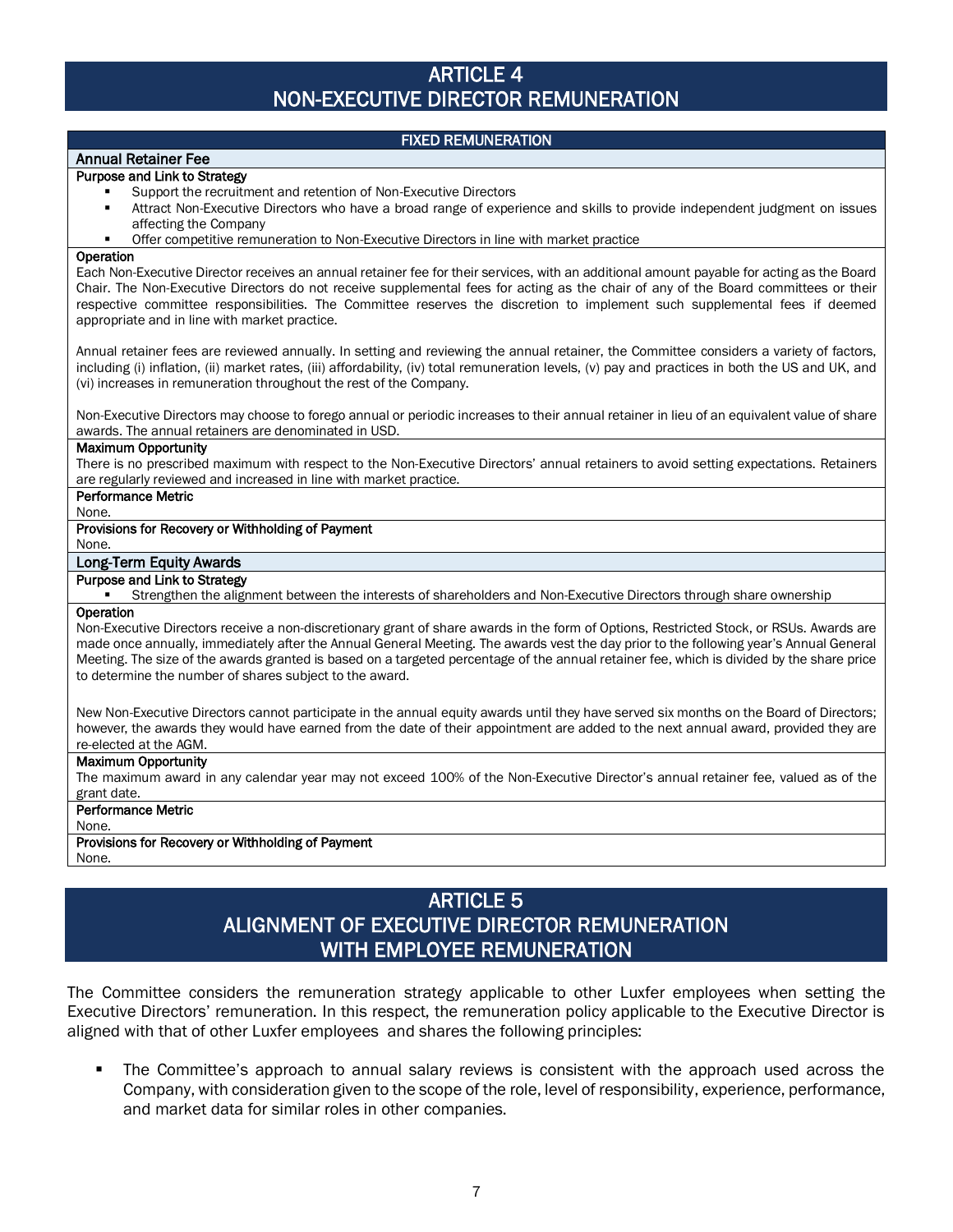- **•** Senior, middle, and lower management may participate in an annual bonus scheme with similar structures and metrics to those used for the Executive Director, although these bonuses are set a lower percentage of base salary. Other employees may participate in performance-based incentive plans which vary by organizational level and contain various metrics relevant to the particular business or function. In general, there is a greater emphasis on performance-related pay for management, and bonus opportunities for other employees may be lower or not available, depending on the jurisdiction.
- Equity incentive awards made under the LTIP is limited to the Executive Director and certain senior officers and managers in the Company. The nature of any award under the LTIP depends on the individual's location, role, and responsibilities, At the discretion of the Committee, market value share awards or timebased share awards may be awarded to employees in recognition of outstanding performance and to encourage share ownership and retention.
- **•** The Executive Director is eligible to participate in the UK Share Incentive Plan and US Employee Stock Purchase Plan on the same basis as other employees.
- Participation in defined contribution schemes or retirement savings plans are generally provided to eligible employees on the same basis. Pension arrangements are offered where it is the norm in the jurisdiction in which the employee is located. Where local regulation permits and where it is market norm, higher contributions may be available for more senior management. The Company's primary pension schemes and retirements savings plans are described in the Company's financial statements.
- **EXECTE:** Benefits available to Luxfer employees generally include (i) medical, dental and vision insurance and (ii) life and disability assurance benefits. However, the benefits available are dependent on the employee's position and the market norms of the jurisdiction in which they are located.

While Executive Director and employee remuneration are aligned in many respects, differences are due to levels of responsibility, seniority, and market norms in the jurisdictions in which such persons are employed.

### ARTICLE 6 APPROACH TO RECRUITMENT REMUNERATION

Luxfer's policy is to pay a fair remuneration package for the role being undertaken and the experience of the individual to be appointed.

#### Executive Director

When setting a remuneration package for a new Executive Director, including internal promotions, the Committee will apply similar principles to those set out in the most recent and approved Remuneration Policy. Luxfer expects remuneration packages for Executive Directors to include base salary, an annual cash bonus incentive, initial and ongoing equity incentive awards, pension or 401(k) contribution, and standard benefits. The table below sets out the maximum variable remuneration opportunity:

| Element of<br>Remuneration           | Approach                                                                                                                                                                                                                                                                                                                                                                                                                                                             | <b>Maximum</b><br><b>Opportunity</b>            |
|--------------------------------------|----------------------------------------------------------------------------------------------------------------------------------------------------------------------------------------------------------------------------------------------------------------------------------------------------------------------------------------------------------------------------------------------------------------------------------------------------------------------|-------------------------------------------------|
| <b>Base Salary</b>                   | Set at a level appropriate to the role and experience of the new<br>Executive Director. This may include, if appropriate, an agreement to<br>increase base salary over a defined period up to a pre-defined level<br>acquiring experience and having delivered satisfactory<br>on<br>performance, in which case the salary may exceed inflation or other<br>increases given to the general workforce in the country in which the<br>new Executive Director is based. | In line with existing<br>Remuneration<br>Policy |
| <b>Benefits</b>                      | In line with existing Remuneration Policy                                                                                                                                                                                                                                                                                                                                                                                                                            | In line with existing<br>Remuneration<br>Policy |
| Pension or<br>401(k)<br>Contribution | In line with existing Remuneration Policy                                                                                                                                                                                                                                                                                                                                                                                                                            | In line with existing<br>Remuneration<br>Policy |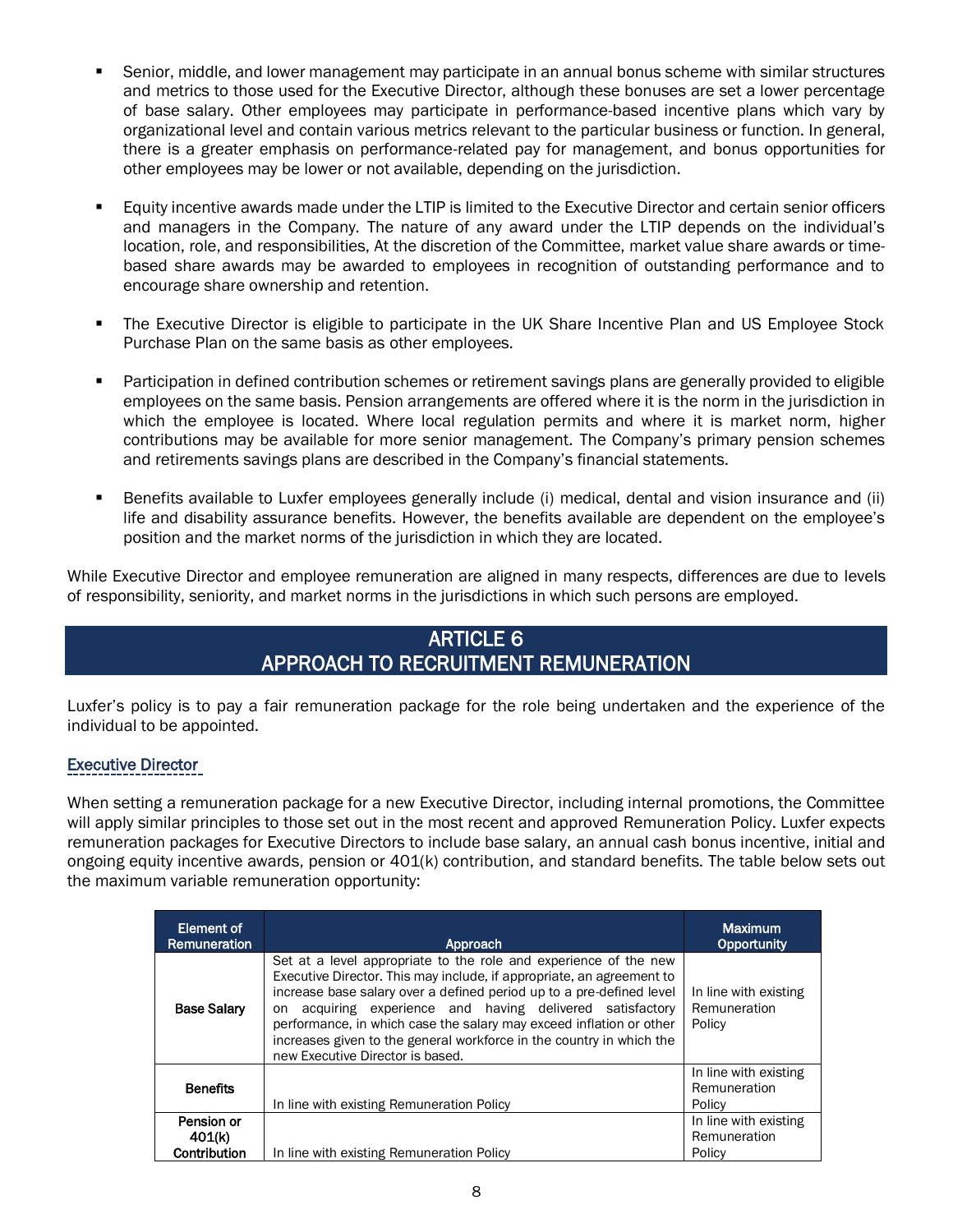|                                           | In line with existing<br>Remuneration |
|-------------------------------------------|---------------------------------------|
| In line with existing Remuneration Policy | Policy                                |
|                                           | In line with existing                 |
|                                           | Remuneration                          |
| In line with existing Remuneration Policy | Policy                                |
|                                           |                                       |

The Committee may also consider special provisions tailored to the recruitment situation, such as sign-on bonus, reasonable relocation support, and make-whole awards for remuneration forfeited from a prior employer (whether on account of cash bonuses, share awards, pension benefits or other forfeited items). In the event of an external appointment, the Committee may consider compensating a new Executive Director in cash or shares for remuneration forfeited on leaving their former employment if they consider it to be in the best interest of the Company and its shareholders. The Committee would consider the amount of remuneration forfeited, as well as the nature, vesting dates, and performance requirements of the forfeited remuneration.

Any new Executive Director will be required to hold Company shares at a minimum value of 4x their annual base salary and is allowed a period of five (5) years from the date of appointment or the effective date of the Company's Stock Ownership Guidelines, whichever occurs later, to acquire this minimum holding. The Committee may award a new Executive Director up to 100% of their base salary in time-based options outside of the terms of the LTIP. These options would vest in three equal installments over the three anniversaries of the award. Additionally, the Committee may award a new Executive Director up to 300% of their base salary in performance-based options outside the terms of the LTIP. These options may be made available in installments, with various performance targets, over a period of up to seven (7) years to allow for the delivery of strategic objectives. Shares acquired under this performance-based element must be retained for a minimum of five (5) years from the date of appointment.

### Non-Executive Directors

New Non-Executive Directors will be offered remuneration on the same basis as existing Non-Executive Directors, including annual retainer fees and long-term equity awards. Long-term equity awards are granted to Non-Executive Directors pursuant to the Equity Incentive Plan ("EIP"), under which the annual awards are non-discretionary. Awards can be made in the form of Options, Restricted Stock, or Restricted Stock Units at the discretion of the Committee, based on the value of each type of award and the number of shares left in the Plan. The vesting period is determined at the discretion of the Committee.

### ARTICLE 8 SERVICE CONTRACTS AND LETTERS OF APPOINTMENT

In accordance with Luxfer's long-standing policy, the Executive Director is party to a Service Contract, while Non-Executive Directors are subject to Letters of Appointment, which detail the basis of their appointment. Service Contracts and Letters of Appointment are available for inspection at the Company's registered office.

### Executive Director

It is generally the Company's policy that Service Contracts for Executive Directors shall not include a fixed term. Notice periods are set by the Board, having regard to the Company's need to attract and retain talent, ensure an orderly succession, and enable the Company to manage personnel while avoiding excessive costs. Generally, Service Contracts may be terminated by either party, upon twelve months' notice, and contain change in control provisions. At the Committee's discretion, Service Contracts may provide for pay in lieu of notice in the event of early termination. Such payment in lieu of notice may include base salary, benefits, pension contributions, or payment of the annual cash bonus incentive.

The Company may terminate, without notice, the Executive Director's Service Contract for "Cause" (as such term is defined in the Service Contract) upon the occurrence of certain events identified in the Service Contract. Such termination would typically occur if the Executive Director's conduct justifies dismissal, such as gross misconduct. In such event, the Company will pay the Executive Director all accrued and unpaid base salary and any accrued and unpaid benefits through the date of termination, after which Luxfer will have no further obligation to the Executive Director under the Service Contract, unless specified by further written agreement. The Executive Director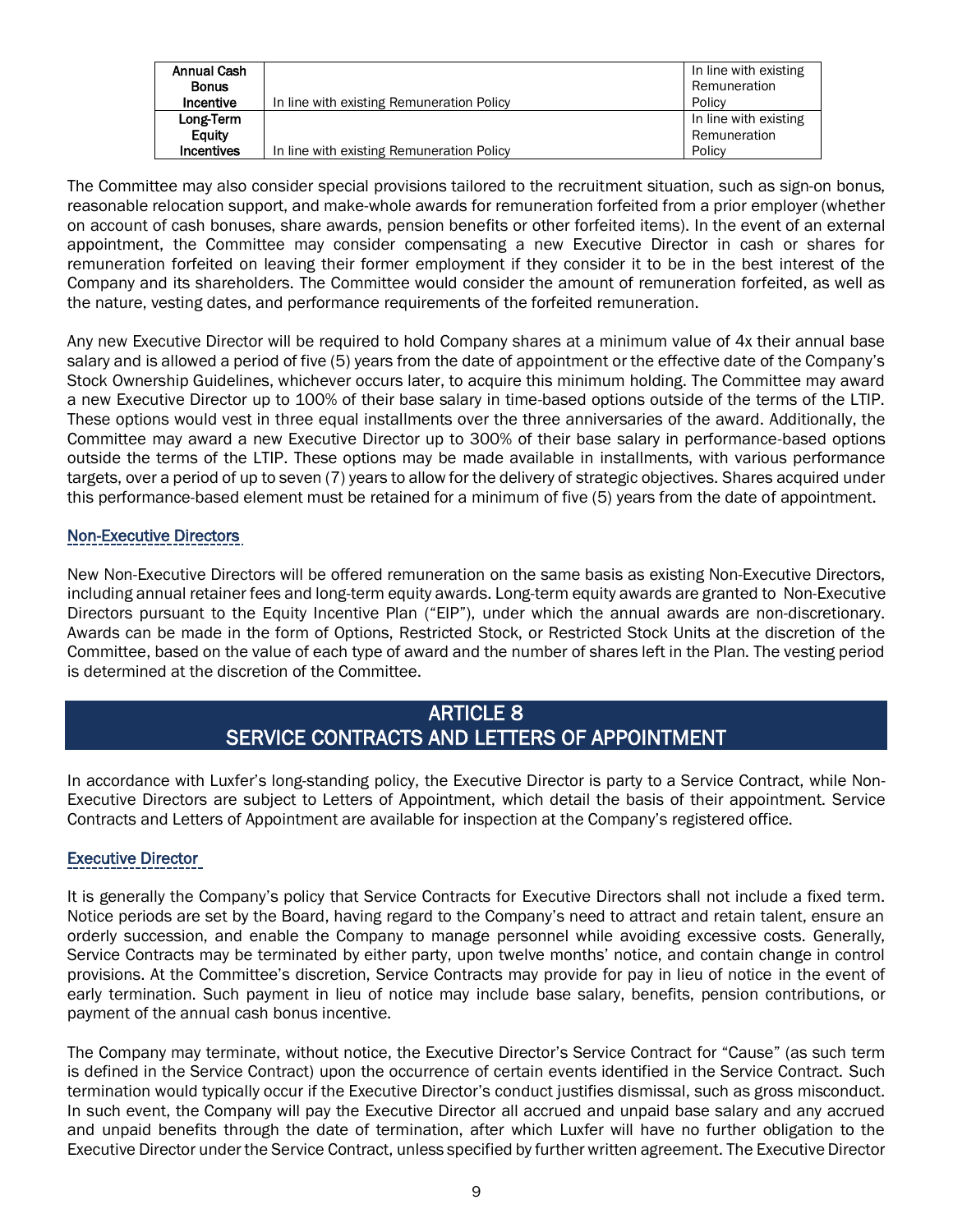has the same employment rights as any other employee in the case of redundancy or if a relevant tribunal determines that their termination was unlawful or unfair under applicable law.

The below table summarizes various terms of the current Executive Director's Service Contract.

|                           | Date of Current         | <b>Notice</b> |                                                                                                                                                                                                                                                                                                                                                                                                                                                                                                                                                                                                                                                 |
|---------------------------|-------------------------|---------------|-------------------------------------------------------------------------------------------------------------------------------------------------------------------------------------------------------------------------------------------------------------------------------------------------------------------------------------------------------------------------------------------------------------------------------------------------------------------------------------------------------------------------------------------------------------------------------------------------------------------------------------------------|
| <b>Executive Director</b> | <b>Service Contract</b> | Period        | <b>Remuneration Entitlement</b>                                                                                                                                                                                                                                                                                                                                                                                                                                                                                                                                                                                                                 |
| Alok Maskara              | 23 May 2017             | 12 months     | Payment in lieu of notice in the event of early<br>п<br>termination: May include base salary, benefits,<br>and pension contributions payable for the notice<br>period. A cash bonus may be paid if the period for<br>which pay in lieu of notice is made extends past<br>the year-end, subject to performance targets<br>being achieved.<br>Termination for Cause: All accrued and unpaid<br>п<br>base salary and any accrued and unpaid benefits<br>through the date of termination.<br><b>Death or Disability:</b> All accrued and unpaid base<br>п<br>salary and any accrued and unpaid benefits<br>through the date of death or disability. |
| <b>Change in Control</b>  |                         |               |                                                                                                                                                                                                                                                                                                                                                                                                                                                                                                                                                                                                                                                 |

#### In the event of (A) a change in control and (B) (i) the Executive Director's Service Contract not being assumed by the acquiring entity or (ii) a materially different position is offered to the Executive Director, a severance payment is payable by the Company to the Executive Director upon termination of the Service Contract. The severance payment shall be made in accordance with the terms of the Service Contract or, where not applicable, the Company's then-current Severance Policy. In the event of a severance payment as a result of a change in control, the severance payment is calculated at 2x the highest basic annual salary for the Executive Director (as opposed to twelve months' salary at the base salary in effect as of the date of termination under typical notice circumstances and provisions).

Upon a change in control, all outstanding but unvested time-based awards will fully vest and become exercisable. Unless otherwise determined by the Committee, any exercisable time-based awards shall lapse on the first anniversary of the change in control if not exercised. Pursuant to the rules of the LTIP, all performance-based awards will vest on a pro-rata basis, based on the Company's performance as of the effective date of the change in control and the elapsed portion of the performance period.

The Committee may choose to make a cash payment equivalent of the non-equity incentive compensation to the Executive Director, typically at the Target level, and subject to performance targets being achieved.

Service Contracts for new Executive Directors to the Board, including internal promotions, will be made on the same terms as those offered to the current Executive Director, provided the Committee determines that such terms are consistent with market practice and in the best interest of the Company.

### Non-Executive Directors

It is generally the Company's policy that Letters of Appointment for Non-Executive Directors, including the Chair, shall not include a fixed term. However, the Company's Corporate Governance Guidelines contain term limits and provisions regarding retirement age. Moreover, all Directors are subject to annual election or re-election at the Company's Annual General Meeting, in accordance with the UK Corporate Governance Code. Non-Executive Directors, including the Chair, do not have any employment rights with the Company.

The below table summarizes various terms of the Non-Executive Directors' Letters of Appointment.

| <b>Non-Executive</b><br><b>Director</b> | Date of Current<br>Letter of<br>Appointment | <b>Notice Period</b>                                                           | <b>Remuneration Entitlement</b>                                          |
|-----------------------------------------|---------------------------------------------|--------------------------------------------------------------------------------|--------------------------------------------------------------------------|
|                                         |                                             | 3 months, except if the Director fails to<br>be re-elected at an AGM, then the |                                                                          |
| David Landless                          | 20 February 2013                            | appointment terminates immediately,<br>without notice or compensation          | All accrued and unpaid retainer fees<br>through the date of termination. |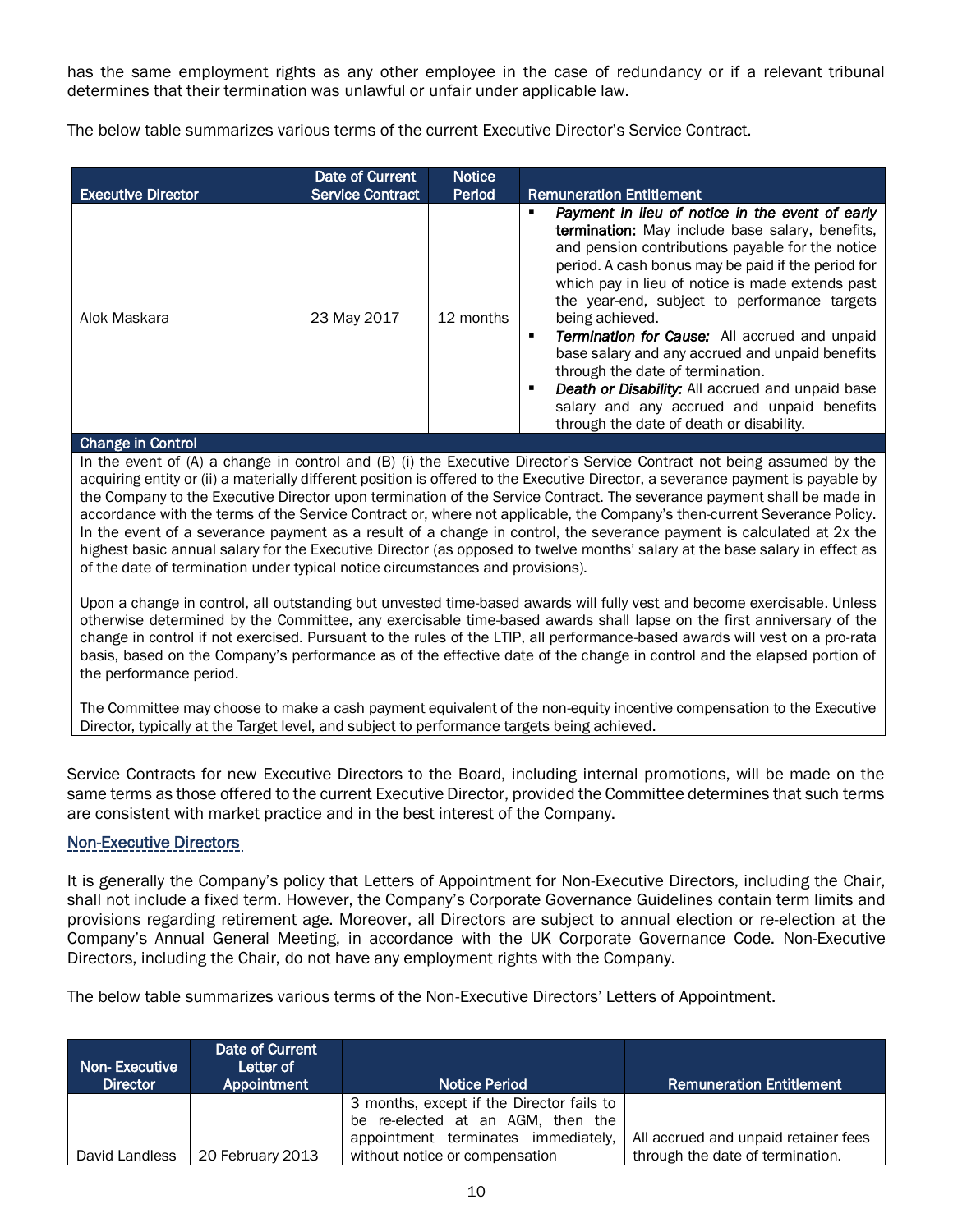|                       |                  | 3 months, except if the Director fails to |                                      |
|-----------------------|------------------|-------------------------------------------|--------------------------------------|
|                       |                  | be re-elected at an AGM, then the         |                                      |
|                       |                  | appointment terminates immediately,       | All accrued and unpaid retainer fees |
| Clive Snowdon         | 29 July 2016     | without notice or compensation            | through the date of termination.     |
|                       |                  | 3 months, except if the Director fails to |                                      |
|                       |                  | be re-elected at an AGM, then the         |                                      |
|                       |                  | appointment terminates immediately.       | All accrued and unpaid retainer fees |
| <b>Richard Hipple</b> | 19 November 2018 | without notice or compensation            | through the date of termination.     |
|                       |                  | 3 months, except if the Director fails to |                                      |
|                       |                  | be re-elected at an AGM, then the         |                                      |
|                       |                  | appointment terminates immediately.       | All accrued and unpaid retainer fees |
| Allisha Elliott       | 5 March 2019     | without notice or compensation            | through the date of termination.     |
|                       |                  | 3 months, except if the Director fails to |                                      |
|                       |                  | be re-elected at an AGM, then the         |                                      |
|                       |                  | appointment terminates immediately,       | All accrued and unpaid retainer fees |
| Lisa Trimberger       | 1 September 2019 | without notice or compensation            | through the date of termination.     |

New Non-Executive Directors to the Board will generally be appointed on the same basis as the current Non-Executive Directors.

### ARTICLE 9 POLICY ON PAYMENT FOR LOSS OF OFFICE

Luxfer's policy on payment for loss of office (i) provides a clear set of principles that govern such payments that will be made for loss of office and (ii) takes into account the individual circumstances relating to such loss of office, including the reason for termination, individual performance, and contractual obligations. Any termination payment made in connection with the departure of an Executive Director will be subject to the Committee's approval, having regard to the terms of the Service Contract, other legal obligations, and circumstances surrounding the termination. At minimum, all contractual entitlements through the date of termination will be honored, and the Company will pay any amounts it is required to pay in accordance with the Director's statutory employment or contractual rights.

In addition to the payments described below, the Committee may pay such amounts as are necessary to settle or compromise any claim or by way of damages, where the Committee views it as in the best interests of the Company to do so, including, without limitation, payment of or reimbursement of reasonable legal and professional fees incidentally incurred by the Director. In all cases, the Company will seek to apply the principles of mitigation to ensure that it is not paying more than is required.

Generally, Luxfer employment arrangements for Executive Directors include a notice provision and continuing payment obligations as per the individual Executive Director's Service Contract following termination of an Executive Director without cause or termination by the Executive Director for good reason or change in control. Payment obligations, if any, typically include base salary, all or some portion of the annual cash bonus, and longterm equity incentives. Luxfer may offer payment in lieu of notice if it is considered to be in the best interests of the Company.

#### Base Salary – Notice; Payment In Lieu of Notice

For Executive Directors, service contracts will generally be on terms that allow such contract to be terminated on up to 12 months' notice from either party or by way of payment of the then-current base salary in lieu of notice.

If an Executive Director is terminated "Cause"<sup>1</sup> or if the Executive Director resigns without "Good Reason" (as each term is defined in the Service Contract), Luxfer will pay the Executive Director all accrued and unpaid base salary and any accrued and unpaid benefits through the date of termination, after which Luxfer will have no further obligation under the Service Contract to the Executive Director, unless specified by further written agreement. Neither notice nor a payment in lieu of notice will be given in the event the Executive Director is terminated for "Cause" (as that term is defined in the Service Contract), such as in the event of gross misconduct.

If the employment of the Executive Director terminates due to their death or "Disability" (as defined in the Service Contract), the Executive Director or their estate will receive all accrued and unpaid base salary and any accrued and unpaid benefits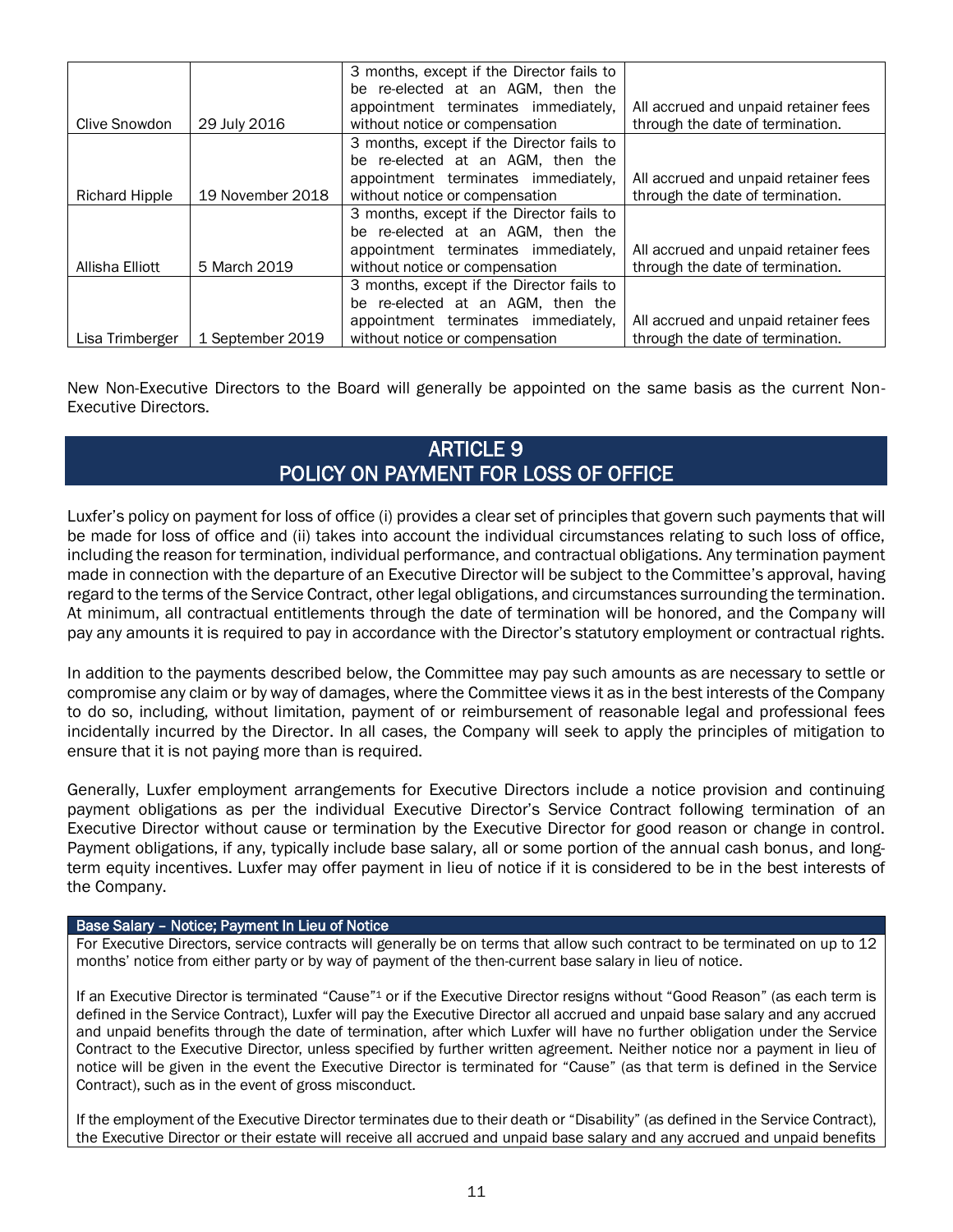through the date of death or disability, after which all right to benefits will terminate and Luxfer will have no further obligation to the Executive Director or their estate under the Service Contract.

If the employment of the Executive Director is terminated for any reason other than death, "Disability", or "Cause", the Executive Director will generally be entitled to a cash severance payment equal to 12 months of the Executive Director's annual base salary at the time of termination.

<sup>1</sup>Unless otherwise defined in a Director's Service Contract, termination for "Cause" is generally defined as conduct that would constitute grounds for summary dismissal.

#### Long-Term Equity Incentive Awards

 $\overline{\phantom{a}}$ 

The treatment of outstanding share awards in the event that an Executive Director leaves the Company is governed by the relevant LTIP rules.

For Directors departing for any reason other than termination for "Cause" (as that term is defined in the Service Contract), all outstanding and unvested time-based awards will immediately lapse. Unless otherwise determined by the Committee, any vested and exercisable time-based awards shall lapse on the first anniversary of the effective date of termination. Pursuant to the rules of the LTIP, all performance-based awards will vest on a pro-rata basis, based on the Company's performance as of the effective date of termination and the elapsed portion of the performance period. The Committee has the discretion (as deemed appropriate to a "good leaver" in a particular circumstance, such as retirement of long serving employees or due to sickness or disability) to: (i) accelerate vesting and exercise dates; (ii) waive conditions to vesting, exercise, or transferability; and (iii) extend exercise periods after termination of employment. Such discretion is typically used in circumstances where Directors are retiring before the last vesting date or leaving the Company due to ill health or redundancy.

In the event of termination for "Cause", all time-based awards, unvested performance-based awards, and unexercised options will immediately lapse or be forfeited as of the date of termination.

#### Annual Cash Bonus Incentive

Generally, an Executive Director is not entitled to an annual cash bonus incentive upon cessation of employment within the first half of the calendar year. However, the Committee may, at its discretion, make a retroactive payment on a pro-rated basis during the second half of the calendar year if the

Where an Executive Director's employment is terminated after the end of a performance year but before the bonus payment is made, the Executive Director will remain eligible for an annual cash bonus for that performance year, subject to an assessment of performance achieved over the period. Any resulting cash bonus will be paid on the normal bonus payment date.

A departing Executive Director is not entitled to any cash bonus incentive if they breach any obligations in their Service Contract, including, without limitation, the notice period.

### ARTICLE 10 CONSIDERATION OF INTERNAL AND EXTERNAL CONDITIONS

The Committee commissions benchmarking studies of comparable companies and gives consideration to the conditions of the Company's broader workforce when making remuneration-related decisions for the Directors. Consideration is given to various factors, such as general inflationary and cost-of-living increases. Luxfer utilizes a clear structure of pay and benefits per layer of its workforce. The Committee does not consult employees nor does it use internal comparison metrics when preparing the Directors' Remuneration Policy. However, the Committee is aware of average pay and benefit packages available within the Company. The Committee also considers shareholder feedback and views expressed by institutional shareholder bodies, so far as it relates to remuneration, when reviewing the appropriateness of the Policy. In addition, the Committee considers potential conflicts of interest to ensure that Directors do not have sole discretion over their own remuneration.

### ARTICLE 11 CLAWBACK POLICIES AND PROCEDURES

The Company has established policies and procedures, which apply to all Directors and employees in relation to the clawback of certain incentive compensation. Specifically, if, during the preparation of the current year's